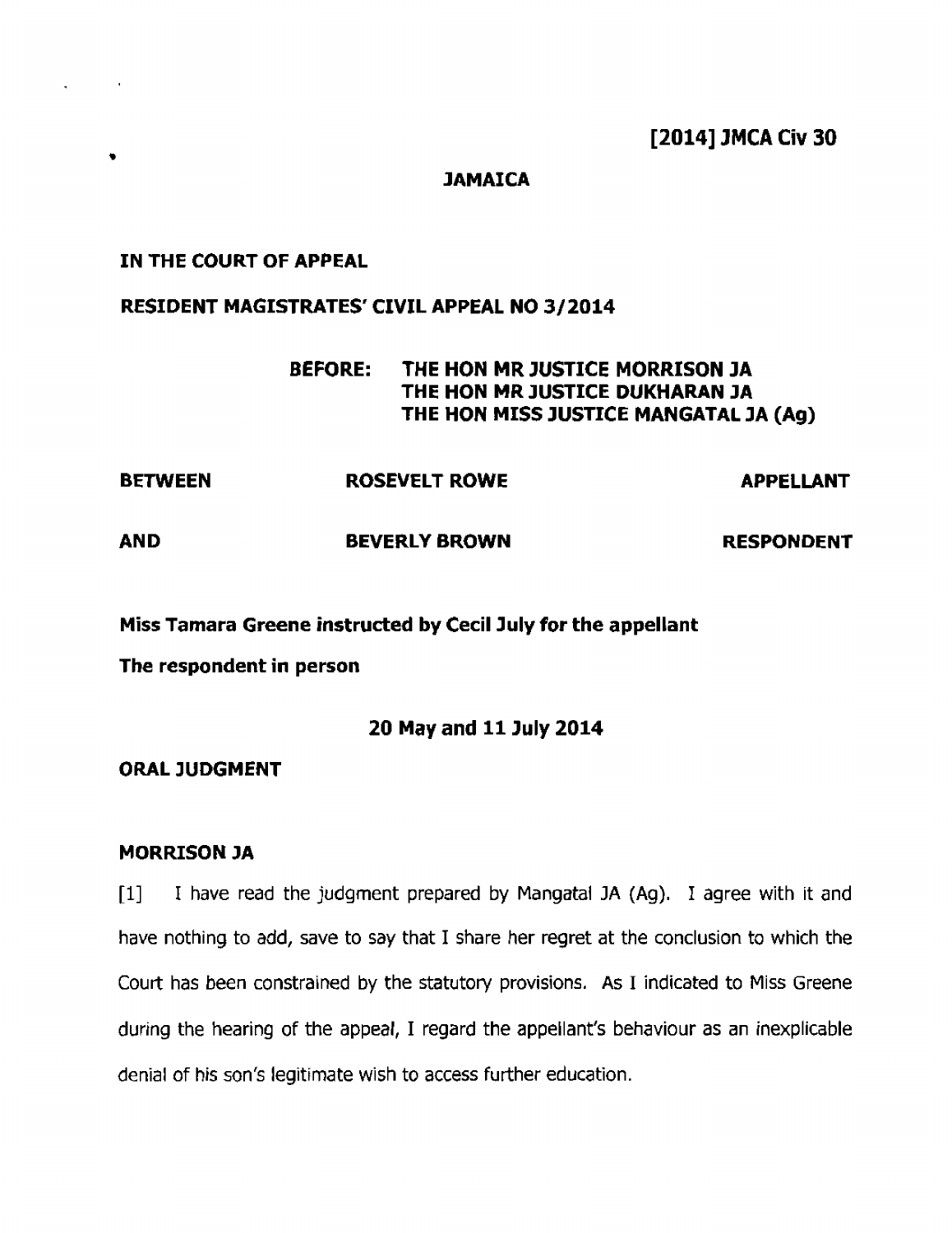#### **DUKHARAN JA**

[2] **1** agree with the comments made by Morrison **]A** and agree with the reasoning and conclusion of my sister Mangatal JA **(Ag).** 

### **MANGATAL 3A (Ag)**

**[3]** This is an appeal from the order of Her Honour Mrs Sonya Wint-Blair, Resident Magistrate for **the** parish of Saint Elizabeth, which was made on 2 December 2013. The learned Resident Magistrate made an order ('the extension order') extending a maintenance order made on 3 November 2008 (the reasons of the learned Resident Magistrate seem to erroneously state the year as being 2006). The maintenance order had been **made in** respect of a male child of the appellant and the respondent, being Jonnoie Rowe ('Jonnoie'), who was born on **22** June 1995. The learned Resident Magistrate extended the maintenance order until Jonnoie attains the age of 23 **years.** 

**[43** The **extension order** was made at the instance of the respondent Beverly Brown ('the mother') against the appellant Rosevelt Rowe ('the father'). The stated **ground** of the application was that "the child is still attending **Maggotty** High School". The application for the extension **was** filed on 8 August 2013, approximately seven weeks **after** Jonnoie had reached 18 years of age.

**[S]** Two grounds of appeal were filed by counsel, Miss Greene, on behalf of the father, who was represented by counsel before this court and in the court below. The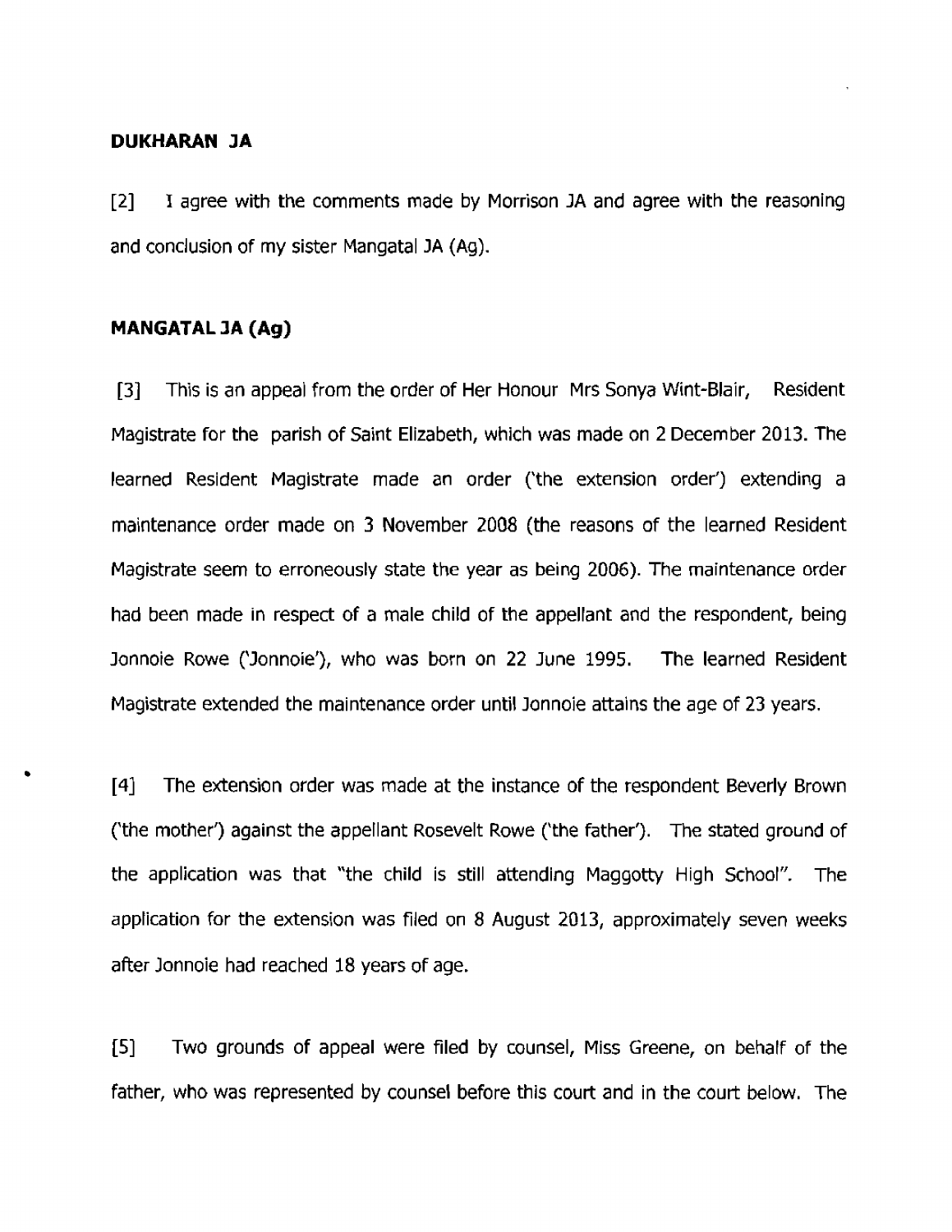mother appeared in person, as she **did** in the court below. The following are the grounds filed:

> **"1.** That the Learned Resident Magistrate **erred** in law when she granted an order for the extension of maintenance, when the existing order had expired. The individual had ascertained the age of eighteen years on June 22, 2013, the application for the extension of maintenance order was not made until **August** 8, 2013 **and** the order for the said extension was **granted** on December 2, 2013.

> 2, That the judge also erred when **she** granted an order for the extension of maintenance up to the age of twenty three **years."**

- [6] The background to the extension **order** is as follows:
	- (a) On **3** December 2001, Her Honour Mrs S George, Resident Magistrate for the parish of St Elizabeth (as she then was), made an order under the Affiliation Act, for the father to pay maintenance in respect of Jonnoie in the amount of \$1,500.00 per week, effective 7 December 2001.
	- (b) An application **for** variation of **that** order **was** made on 3 November 2008 before His Honour Mr S Clarke under the Maintenance **Act** increasing the amount of maintenance from \$1,500.00 per week to \$2,500.00 per week. It is to be noted that the Maintenance **Act** which came into force on 7 December 2005, repealed the Affiliation **Act** and there were no transitional provisions addressing orders made under the latter **Act** in respect of persons who at the time of the Maintenance **Act** had not yet attained the age of 18 years.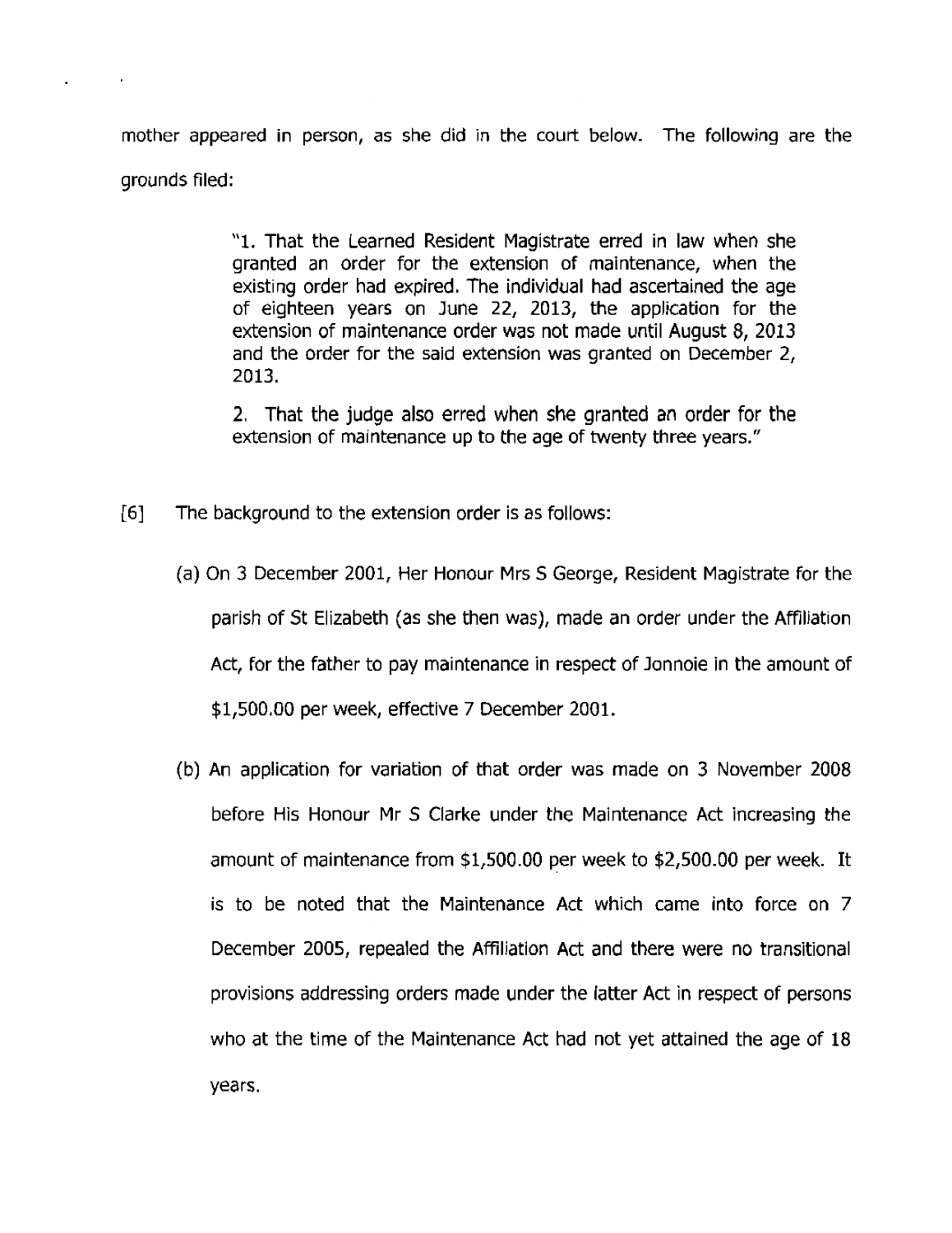$\sqrt{71}$ The relevant sections of the Maintenance Act are sections 2, 16 and 18, which state **as** follows:

**<sup>11</sup>2..** .

 $\ddotsc$ 

'minor' means a person under the age of eighteen years;

**Duration of 16.-(1)** Subject to the provisions of this section order and section 18, a maintenance order shall remain in force  $-$ 

- (a) in the case of a child, until the **child** attains the age of eighteen years; and
- (b) in the case of any other person, for such **period** as may **be specified** in the **order.** 
	- $(2)$  ...
	- (3) Where the Court is satisfied that-
- **(a) a child** in **respect** of whom a maintenance order has been made **is** or will be engaged in a course of **education** or training affer attaining the age of eighteen years; and
- **(b)** for the **purposes** of such education or training it is expedient for payments under the order to continue afier the **child has** attalned that age,

the Court may direct that the order remain in force for such period as **may** be specified in the order, being a **period** not extending beyond the date on which the child attains the age of twenty-three years,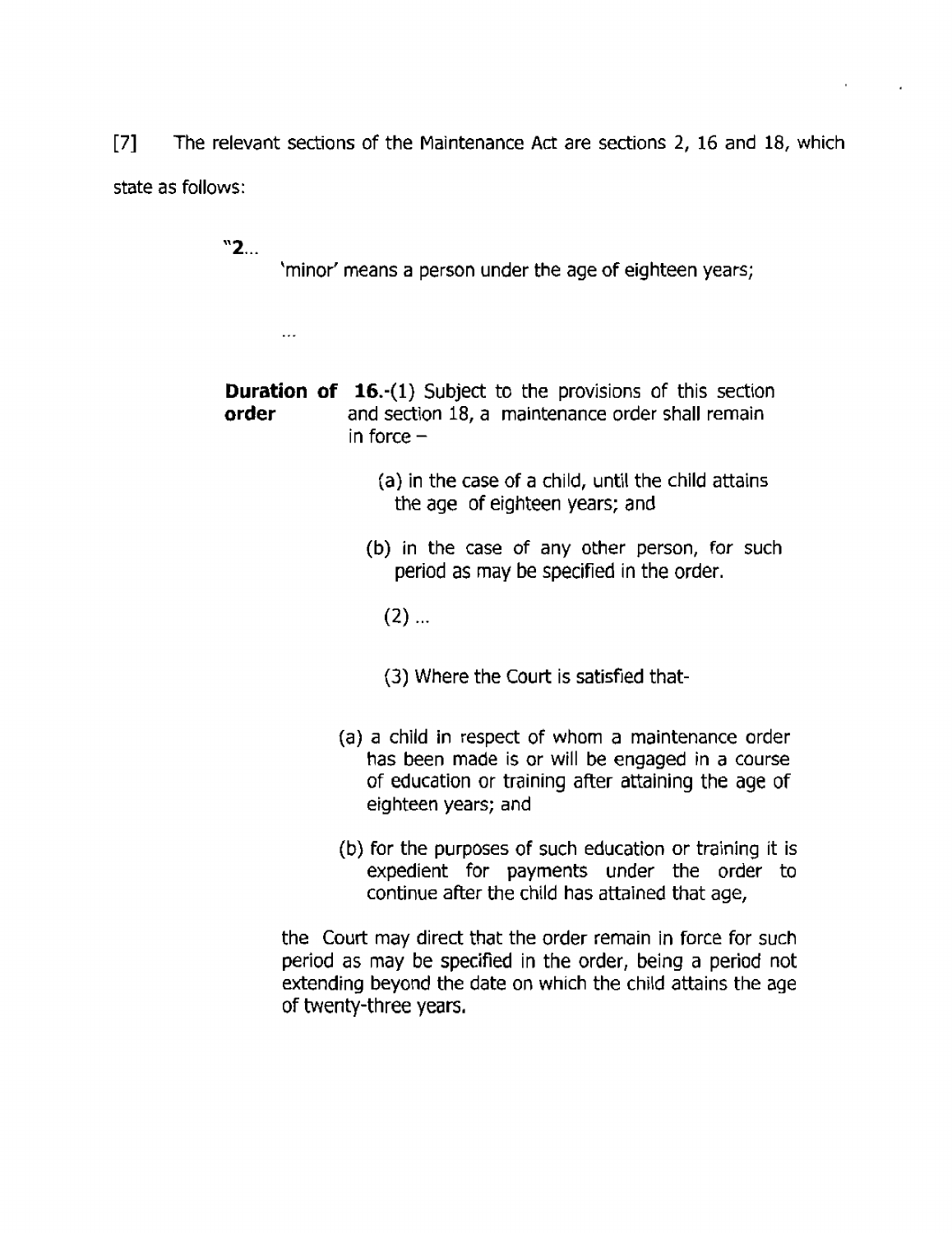| Variation,<br>suspension<br>or cancellation<br>of orders | 18. At any time after a maintenance order or a order of<br>attachment has been made under this Act, a Court may<br>upon the application of-                |  |
|----------------------------------------------------------|------------------------------------------------------------------------------------------------------------------------------------------------------------|--|
|                                                          | (a) any of the parties to the proceedings in which such<br>order was made;                                                                                 |  |
|                                                          | (b) any person having the actual care and custody of a<br>child who is a dependant; or                                                                     |  |
|                                                          | (c) any person to whom any payment was directed in<br>such order to be made,                                                                               |  |
|                                                          | vary the order in such manner as the Court thinks fit,<br>suspend the order, revive a suspended order or<br>cancel the order if circumstances so warrant." |  |

**[8]** Miss Greene filed well-reasoned written submissions on behalf of the father. In relation to ground one, she argued that on 22 June 2013, the order made by His Honour Mr S Clarke came to an end by an effluxion of time, Jonnoie having attained the age of 18 years. Therefore, she continued, when the application was filed on 8 August 2013, and on 2 December 2013, when the extension order was made, there was no maintenance order in place. **It** was submitted that the court **could** not grant an extension of an order that has expired and no longer exists.

**[9]** Counsel submitted that there is a distinction to be drawn between an order that has expired and one that **has** been **suspended.** Reference **was** made to The Oxford Popular **English** *Dictlonaty* & Thesaurus for the meaning of the words "expire" and "suspend". It was argued that this is not an order that was suspended and can be revived pursuant to section 18 of the Maintenance Act. Further, that for an extension of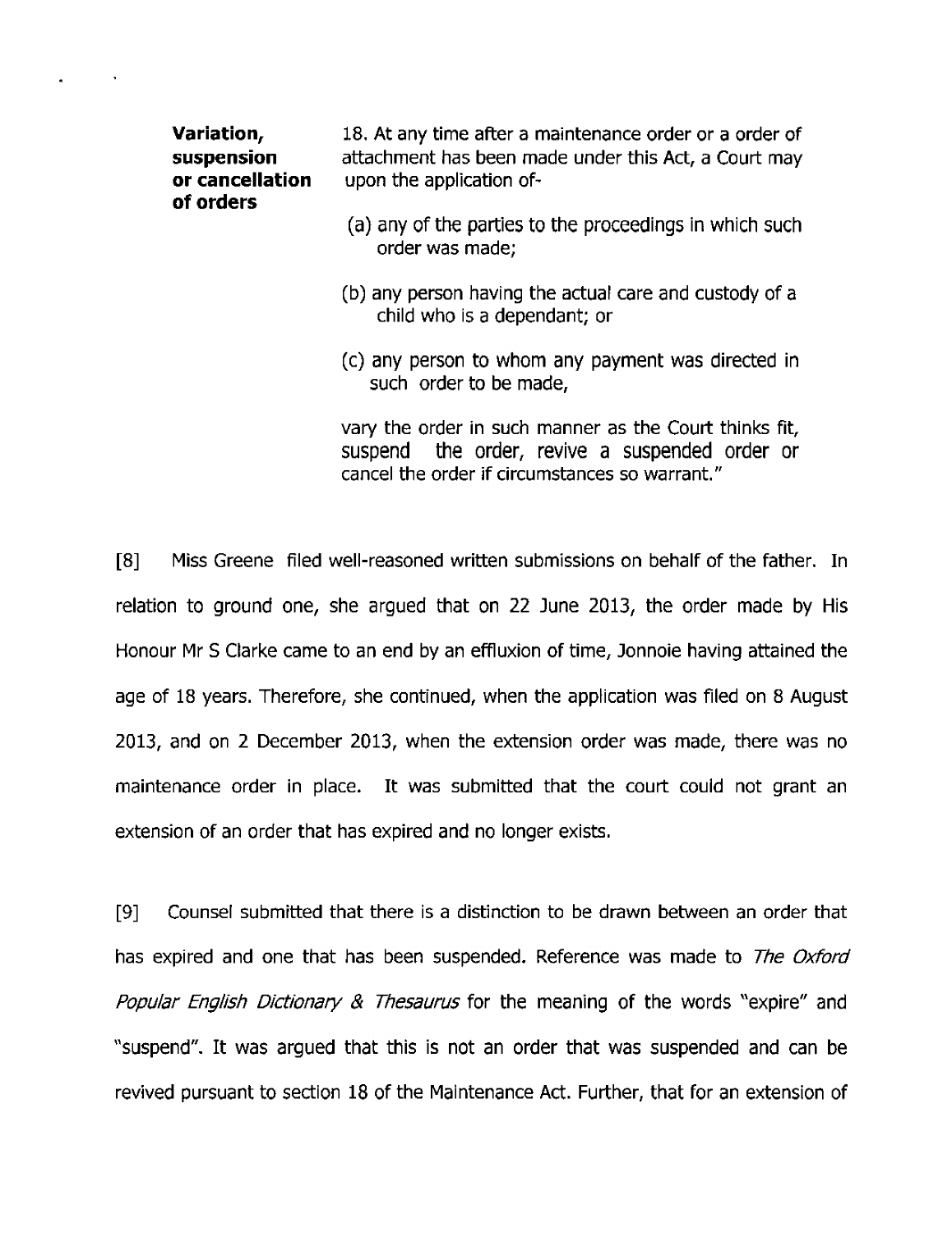time to be granted, the application would have had to be made before Jonnoie's  $18<sup>th</sup>$ birthday, and consequently, before the order had expired. Reference was also made to the definition of a "child" in the Child Care and Protection **Act,** where in section 2, "child" is defined as meaninq "a person under the age of eighteen years".

[10] In relation to ground two, counsel submitted that the learned Resident Magistrate also erred when she granted an order for the extension of maintenance up to the age of 23 years. Firstly, the application for an extension did not specify and/or request the age to which the extension should be granted. It was admitted on behalf of the father, that Jonnoie at the time of the application was still at Maggotty High School. However, it was arqued that there was no evidence before the court and/or presented to the court, for example, no payment voucher for CXC subjects, and no application to an educational or training institution or an acceptance letter from such an entity.

**<sup>1</sup>**It was, counsel pointed out, evident that the latest age at which Jonnoie would **be** engaged in a course of study **was** until he attained the age of 19 years on 22 June 2014, at the Maggotty High School. It was further argued that, in extending the order until the age of 23 years in circumstances where there was no evidence to suggest that Jonnoie would be engaged in a course of study afier leaving Maggotty High School, the learned Resident Magistrate misdirected herself into believing that the only course open to her was to make an order until the age of 23 years. However, it was submitted that the Act does not make the age of 23 years mandatory. A lesser period could have been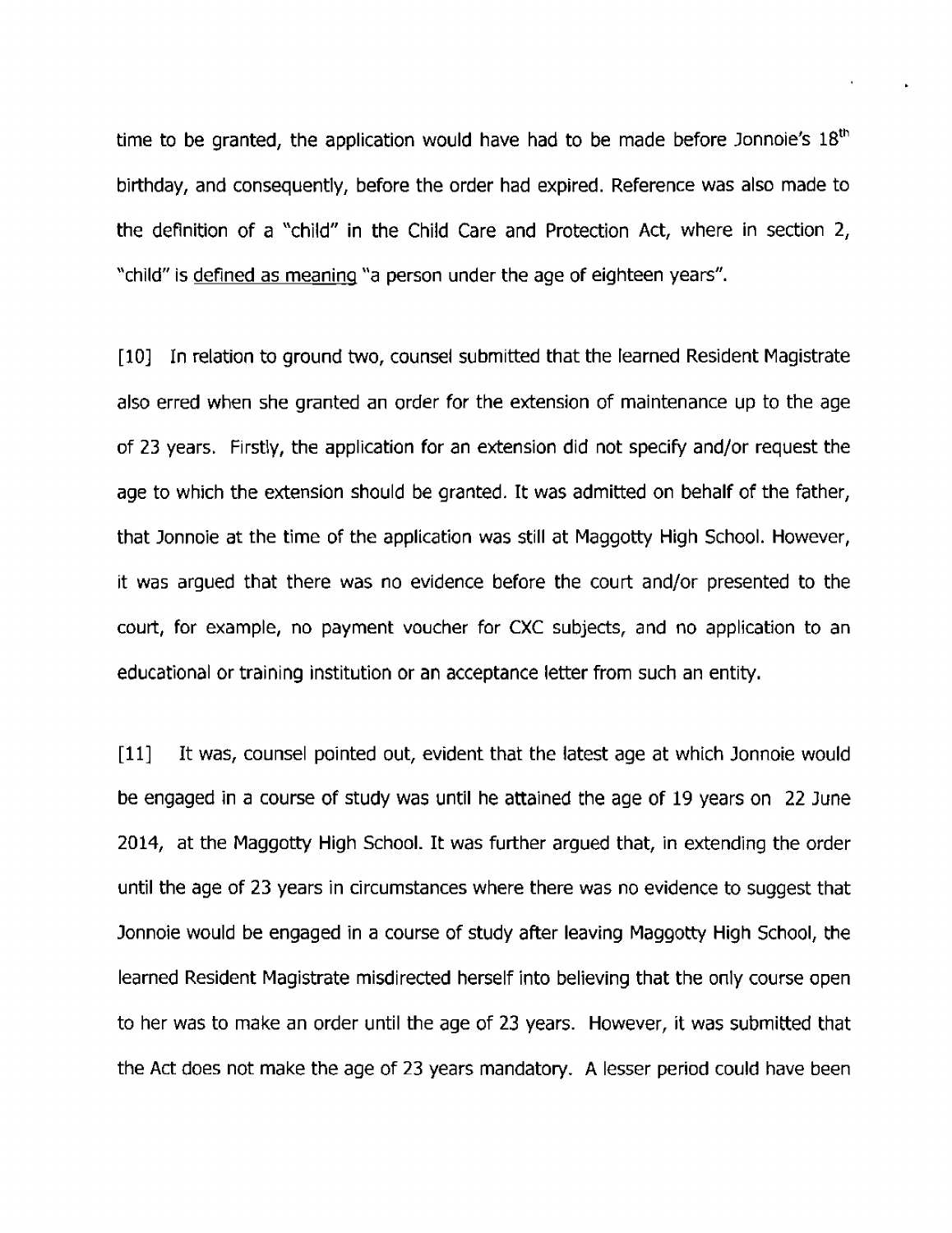awarded if the facts of the **case so suggested, assuming** (which **was denied),** that there had been power to make the order in the first place.

[I21 The father asked that the appeal against the order be allowed and that costs be granted to him.

**[I31** The court explained to the mother, who as stated before was unrepresented, the submissions made by counsel on behalf of the father. The mother outlined certain difficulties that she had encountered in getting the court's office to deal with the matter. Some of the delay related to difficulties she encountered because of other family commitments, and other reasons related to conversations with court staff about collecting the summons. On one occasion, she claims that the papers which were **du!y**  filed by her in court could not be **found.** The mother also claimed that she had shown certain receipts regarding the payment for the CSEC examinations to the learned Resident Magistrate in court. Be that **as** it may, at the end of the **day,** the mother was unable to deny the crucial fact that the application was not filed until **after** Jonnoiefs 18<sup>th</sup> birthday had already passed.

1141 With some regret, I find myself in agreement with the submissions of Miss Greene. In relation to ground one, based upon the language of the relevant sections of the Maintenance Act, an application for a maintenance order to remain in force pursuant to section **16(3),** must be made before the child attains the age of 18 years. The argument that the order made **by** His Honour Mr S Clarke had expired on 22 June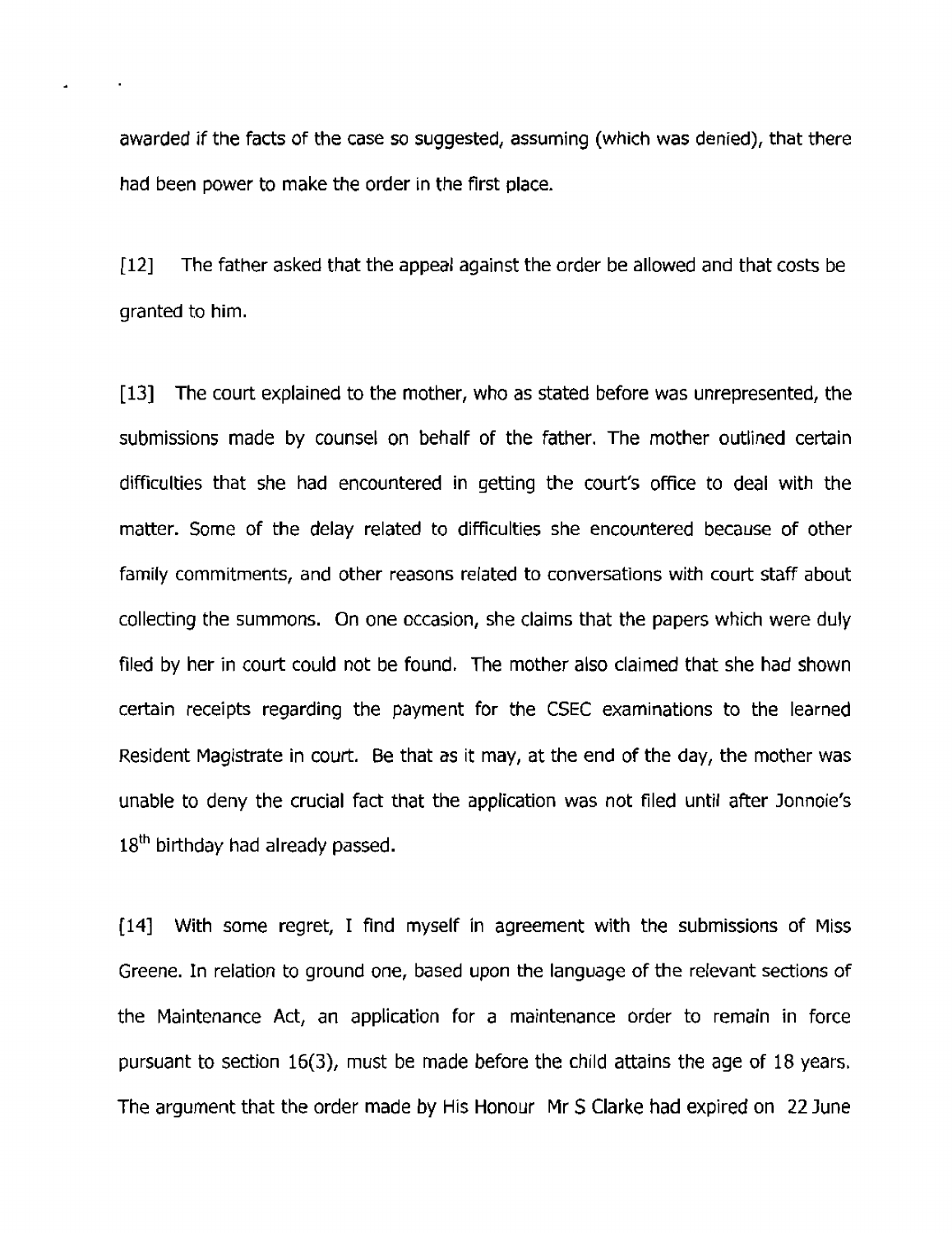2013, when Jonnoie reached 18 years of age, appears unassailable in light of the wording of section 16(1)(a) of the Maintenance Act ("... a maintenance order shall remain in force ... (a) ... until the child attains the **age** of eighteen years"). Further, we agree that the learned Resident Magistrate had no power under sections 16 or 18 to extend an order which had in effect already expired. Nor would such an order be capable of being revived, unlike a suspended order, referred to in section 18. Thus, the learned Resident Magistrate erred in deciding that "If the court can revive a suspended order at paragraph [sic] **(c),** it would appear that the court can enlarge time if the circumstances warrant" (page 2 of the reasons for judgment). The two concepts are wholly different, and the power to enlarge time "if the circumstances warrant" unfortunately cannot be extrapolated from the power to revive a suspended order. **An**  order that is suspended still exists and has not expired; it is simply in abeyance. Nor have we been able to discover a power to enlarge time, as claimed **by** the learned Resident Magistrate, within the four corners of the Maintenance **Act,** or indeed, within any other arguably relevant legislation.

[15] As regards ground two, counsel for the father is also correct that, even if the power to extend the time had existed, there was no evidence upon which the learned Resident Magistrate could have granted the extension order beyond the one year that Jonnoie would have been continuing at Maggotty High School, and which would have come to an end when Jonnoie reached the age of 19 **years.** In the last paragraph of her reasons, the learned Resident Magistrate merely stated the following with regard to the time period of the extension: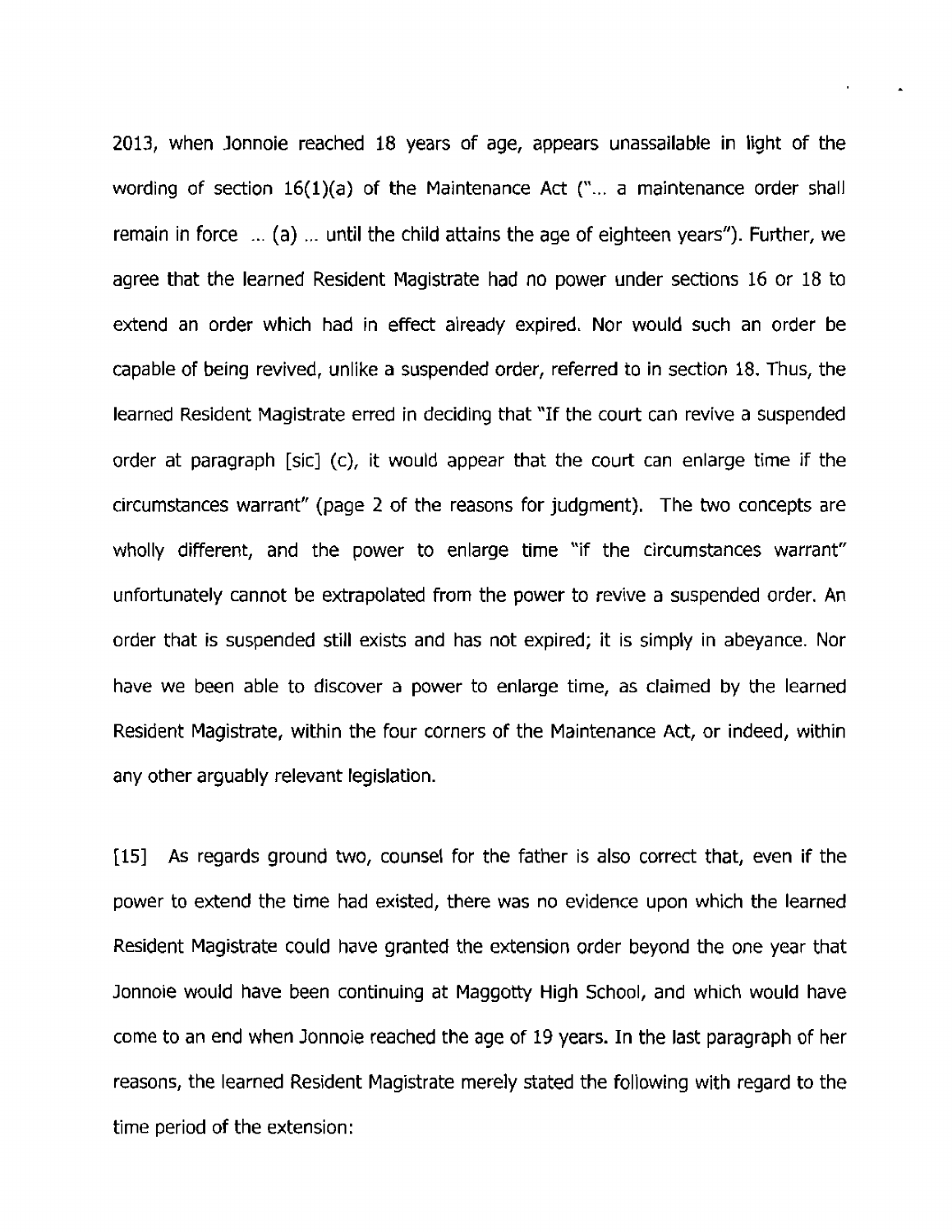"In the instant case the subject child is still a **student** at Maggotty High School. The circumstances warranted the continuation of the maintenance order so that the subject child may graduate and perhaps further his education. The maintenance order was extended by order made on December 2 [sic] 2013 to the **subject child's** twenty-third **birthday."**  (underlining emphasis provided)

It seems plain that **the** learned Resident Magistrate did not have a proper evidential basis upon which to make the order until the age of 23. With respect, it appears (no doubt with the most benevolent of intentions), that the learned Resident **Magistrate**  wandered into the perilous arena of speculation. Section **16(3)** requires that a proper evidential foundation be provided, and based upon the evidence, the order can be made to **extend** up to any age between the age of 18 and **23 years.** The section **does**  not mean that when an extension is granted, it must be made up to the age of 23. Twenty three is simply the maximum age up to **which** the order **may** be extended.

**1161 As** regards the costs of the appeal, reasoning by analogy to rule **64.6(3)** of the Civil Procedure Rules 2002, **1** would make no order as to costs, having regard to all the circumstances of this case.

[17] Accordingly, I would propose the following orders:

1. The appeal is **allowed.** 

 $\sim 10^{-10}$ 

2. The order of Her Honour **Mrs** Wint-Blair made on 2 December 2013, extending the maintenance order made by His Honour Mr S Clarke is set aside.